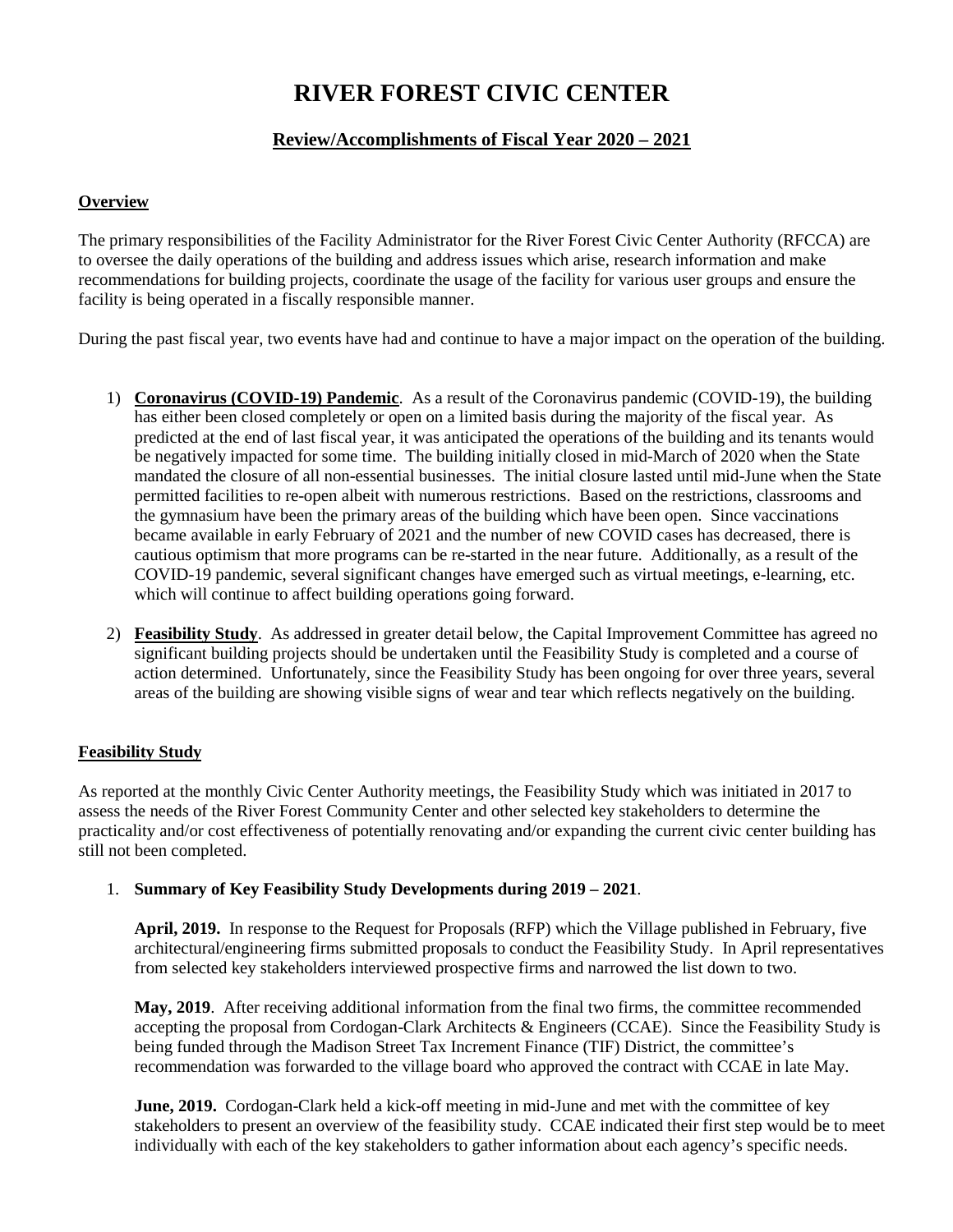Accomplishments of FY 2020 - 2021 Page 2 of 8

## **1. Summary of Key Feasibility Study Developments during 2019 – 2021 (continued)**.

**July 2019.** After meeting with each of the key stakeholders, Cordogan-Clark presented an overview of their findings to the committee in mid-July. During the summer, CCAE planned to review the building blueprints and conduct site visits to assess the condition of the current building. They anticipated that a preliminary report and recommendations would be prepared sometime in the fall.

**November 2019**. On November 19 CCAE met with the committee of key stakeholders and presented their initial report and recommendations. Their overall recommendation was the size of the building needed to be doubled to  $\sim 84,000$  square feet to accommodate the programs of the key stakeholders and outlined 3 potential solutions to accomplish this: a) adding a raised two-story addition in the parking lot with surface parking and adding a third story to selected areas of the current building, b) adding a smaller two-story raised addition in the parking lot with underground parking and adding one to two stories in selected areas of the current building and c) tearing down the current building and rebuilding a new facility on site. After the presentation, committee members raised several concerns about the plans, including: a) **inadequate parking** – although the size of the building is being doubled, the number of parking spots is less than what is currently available, b) **cost of the project** - is estimated at 35 – 40 million dollars depending on the option, c) **off-site location** - although an offsite location has been referenced as an option, no further information was presented about it. CCAE will gather more information and schedule a follow-up meeting in early 2020.

**February 2020**. On February 25 CCAE met with the committee of key stakeholders to address concerns raised in November. Although CCAE continued to gather additional information since there were still some unanswered questions, they estimated the cost of the project would increase to ~38-45 million dollars to address the parking concerns, building requirements and acquisition costs if the off site location is to be pursued. Once CCAE completes additional research, another meeting will be scheduled.

**June** 2020. Due to the Coronavirus pandemic, a virtual meeting was held on June 2 to discuss information which CCAE prepared in response to questions and concerns that were raised about 1) project costs, 2) the alternate site and 3) financing options for a new facility. Since support from each of the organizations would be critical for a project to move forward, this was also the first meeting that a board member attended with the designated representative from each organization. CCAE reviewed the different options and indicated the cost would escalate to ~43 – 48 million dollars primarily due to the increased costs for parking. Despite being identified as a key factor, no additional information was presented about financing options.

**October 2020.** A meeting was held in late October and was attended by the designated representative and board member from each organization. CCAE presented an initial Building Assessment report (66 pages). The costs of the various options for the project were still the primary concern raised by committee members.

**November 2020.** Additional discussion of the three options and associated costs presented by CCAE.

**December 2020.** Based on input from committee members, CCAE revised the Building Assessment report which was reviewed by the committee. Committee members continued to raise concerns about the 43–48 million dollar cost of the project and also felt each organization will have ongoing operational challenges caused by the COVID-19 pandemic that will need to be addressed on a priority basis in the future.

Since the Park District of OP (PDOP) was currently undertaking a project with a significantly lower cost than the RF project, the committee felt it would be beneficial to have a representative from PDOP present information about their project for comparison purposes. A future course of action was also discussed since Erik Palm, RF Village Administrator who has been the point person for the Feasibility Study, recently announced he accepted another position and would be leaving in February, 2021.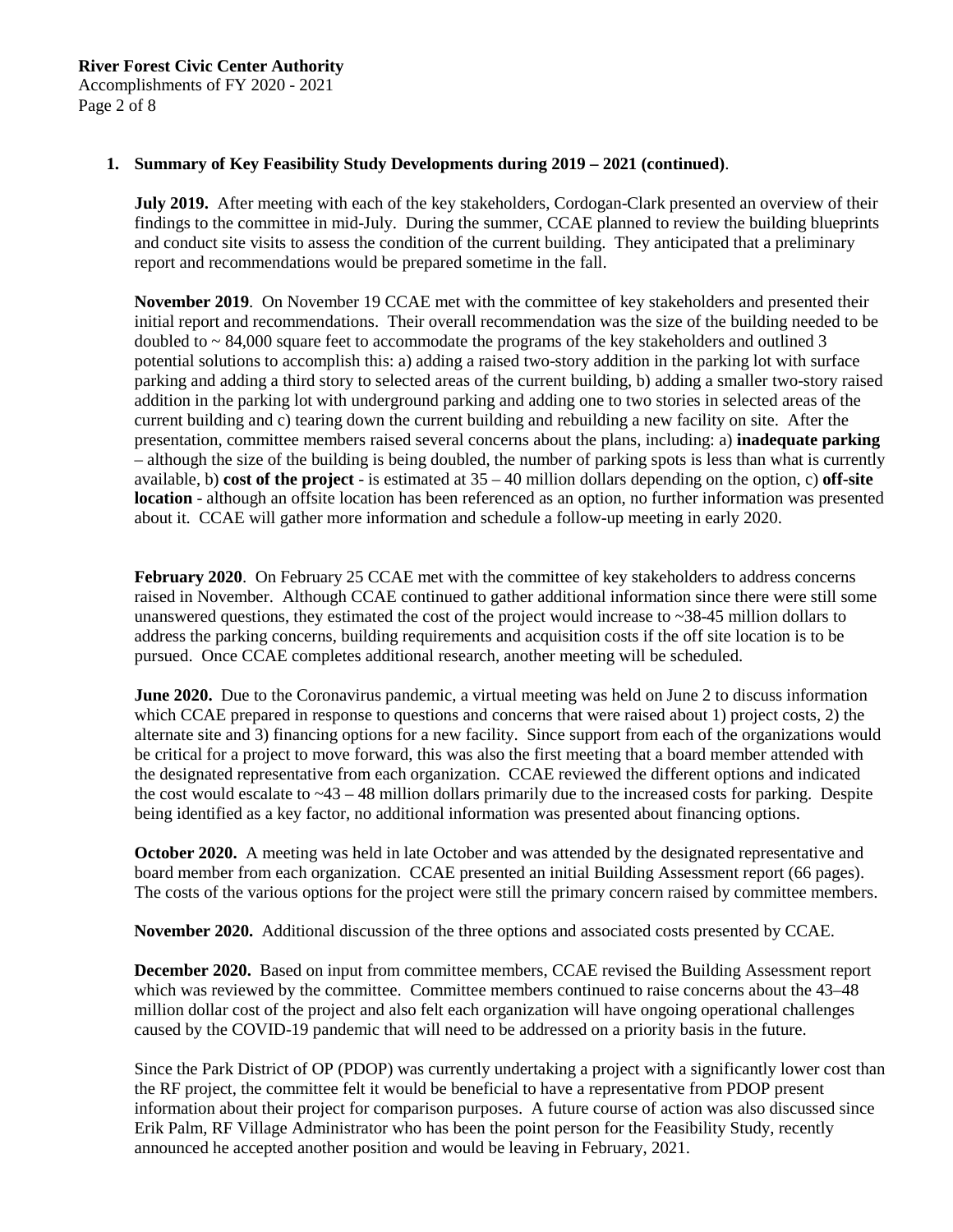# **River Forest Civic Center Authority**

Accomplishments of FY 2020 - 2021 Page 3 of 8

## **1. Summary of Key Feasibility Study Developments during 2019 – 2021 (continued)**.

**January 2021.** Jan Arnold from the Park District of Oak Park (PDOP) presented information about their project. The OP project is significantly smaller than the RF project and will not include classrooms or need to meet DCFS licensing regulations for programs. Although there has been more publicity and increased fundraising efforts in the past two years, initial planning for the project started  $\sim$  seven years ago. Additional steps have also been taken, including the development of architectural plans, to meet criteria for grant applications. While efforts to secure additional funding will continue, there is a possibility the project may not come to fruition if the grant applications are not approved and funding goals are not met.

**February 2021.** Based on reservations some committee members expressed about the costs and benefits of the proposed RF project and with the uncertainty of who would organize future meetings due to Erik Palm's resignation, representatives from the Civic Center Authority, RF Park District and Community Center agreed to meet as a small group and discuss the viability of a scaled down project. Representatives from the three agencies met twice in February and concluded the most practical and cost effective approach would be for each organization to address their respective needs individually instead of trying to create a larger multiagency facility.

## **2. Feasibility Study Historical Information.**

Initial discussions began in November of 2017 with meetings being held during the spring of 2018 to gather input to draft an intergovernmental agreement (IGA) to undertake a Feasibility Study. The IGA was finalized in May 2018 and presented to the following key stakeholders in June for approval:

- a) River Forest Civic Center Authority e) River Forest School District 90
- b) River Forest Community Center f) River Forest Township
- c) River Forest Park District g) Village of River Forest
- d) River Forest Public Library
- 
- 
- 

Since the Feasibility Study will be paid from the Madison Street Tax Increment Finance (TIF) fund that is administered by the Village, all parties agreed the Village would also be best suited to coordinate various aspects of the Feasibility Study, including publishing notices and soliciting Requests for Proposals (RFP) to select a firm or individual to undertake the study.

In October of 2018, the Village selected Gil Herman, a RF resident who previously facilitated studies as a paid consultant, to conduct the Feasibility Study. Mr. Herman met with each of the key stakeholders to gather information and assess the needs of each respective organization. After meeting with stakeholders individually, a group meeting of all stakeholders took place on January 7, 2019.

At the January 7, 2019 meeting, each of the seven (7) stakeholders who were part of the IGA, and Opportunity Knocks who is a tenant of the Community Center in the building, presented information about their operations and future anticipated needs. After the presentations, a group discussion took place to answer questions, clarify information and determine the next steps for the Feasibility Study. Although Mr. Herman indicated he would be stepping down at the conclusion of the January 7 meeting, he would forward all information presented during the meeting to the Village for inclusion as part of the Request for Proposals (RFP) that would be advertised to complete the Feasibility Study.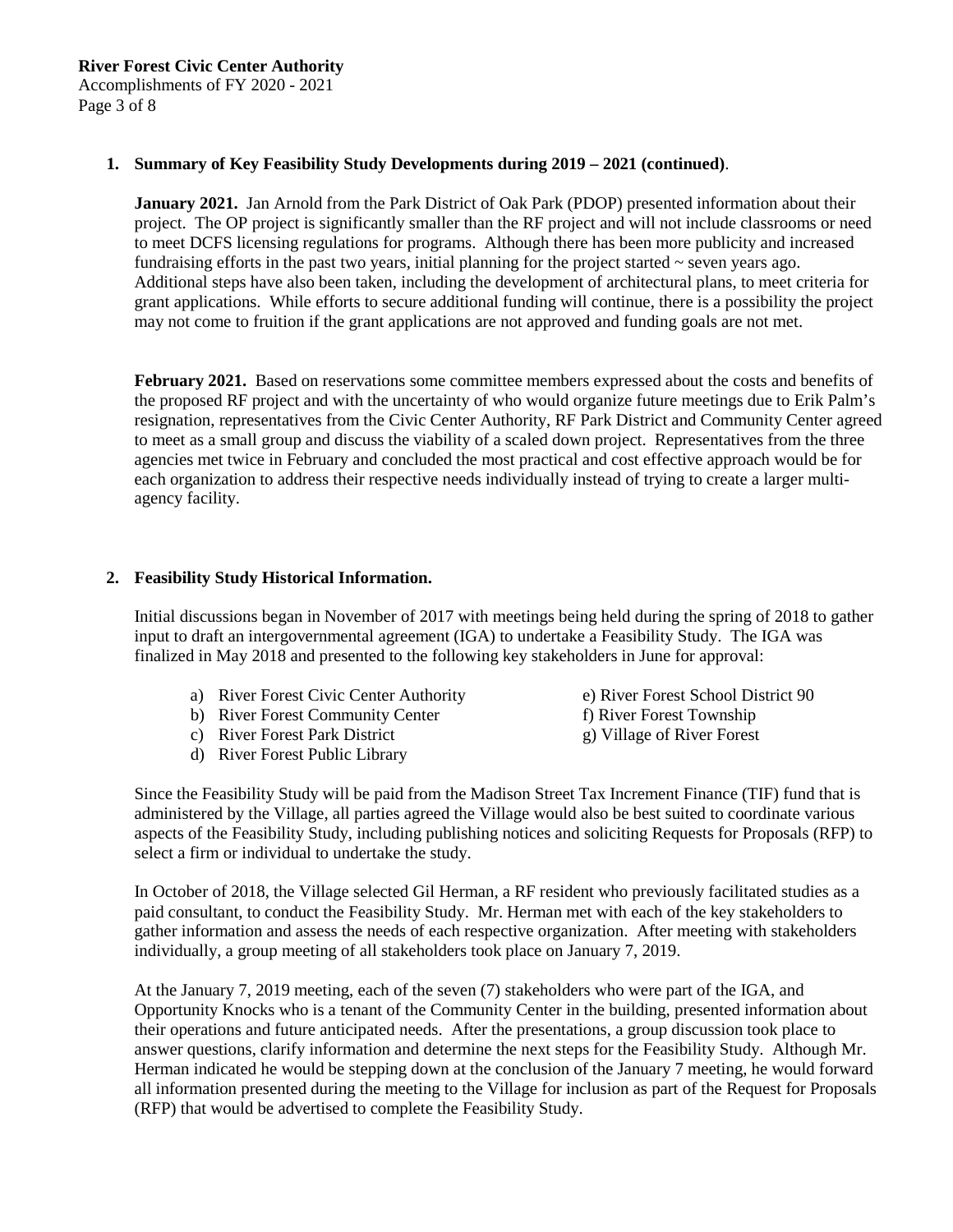**River Forest Civic Center Authority**

Accomplishments of FY 2020 - 2021 Page 4 of 8

#### **Information and Accomplishments**

**1. Creation of the Madison Street Tax Increment Finance (TIF) District.** In December of 2016, the Village of River Forest finalized the creation of the Madison Street TIF District which encompasses all properties on the north side of Madison Street from Lathrop to Thatcher, including the River Forest Civic Center Authority building and residential property located in selected adjacent blocks. The only publicized developments in the TIF District to date have been the acquisition of the Lutheran Children and Family Services property located at 7610 Madison Street and a residence located at 10 Lathrop by the Village. Prior to the creation of the Madison Street TIF District, Civic Center Authority trustees raised concerns about the possibility of the Civic Center building being developed for a different use and displacing the Community Center. Village officials assured RFCCA trustees it is not the intent of the Village to change the use of the Civic Center property and if a developer were to express interest in the future, public hearings must occur as part of the overall process.

# **2. Capital Improvement Project Committee**

Due to the Coronavirus (COVID-19) pandemic, the Capital Improvement Project Committee (CIPC) did not meet during the past fiscal year.

As stipulated in the Lease Management Agreement, the CIPC was created to address the needs of the Civic Center building. The Committee typically meets 1-2 times per year and is responsible for assessing the overall condition of the building and making recommendations to continue the long-term efficient operation of the building. Given the age of the building, the CIPC recognizes preventive maintenance and repairs will need to be undertaken annually to maintain the integrity and extend the life of the building, especially since several physical plant components are close to the end of their projected useful life.

Knowing results of the Feasibility Study could potentially affect the operation of the building, capital improvement expenditures during the past year have again been limited to only replacing items that failed or are critical to the efficient operation of the building. Once the Feasibility Study is completed and a course of action is determined, a plan for future capital improvement projects will be developed. The following projects have previously been considered and will be re-evaluated at the appropriate time:

- **1. HVAC Units.** No HVAC projects were undertaken during the past fiscal year. Preventive maintenance (PM) on the rooftop units continues to prolong their projected life expectancy. Due to the success of the preventive maintenance, the CIPC has decided to wait until a unit stops working before replacing it.
- **2. Replacement of Existing Light Switches to Energy Efficient Switches.** Although the CIPC approved a project to replace all light switches with motion-activated switches, it has been delayed due to the difficulty of finding switches that are compatible with the instant start ballasts that were installed as part of the energy efficient lighting upgrade several years ago. As information, there are  $\sim$  125 light switches in the building consisting of both single pole and 3 –way switches and it the cost to replace all switches was previously estimated to be  $\sim$  \$6,500.00. Once this project is scheduled, staff will check to see if grants are available which could further reduce the cost of the project.
- **3. Mandated Testing of Building Systems & Components.** Due to legislation enacted by the State of Illinois, several annual and periodic tests/inspections are required for the building. Although the fee for each test or inspection varies, annual tests/inspections are required for 1) smoke detectors and fire alarm system components, 2) elevator, 3) sprinkler system, 4) backflow valve to prevent the mixing of sprinkler system water with the potable water supply and 5) radon testing. A "Lead in the Water Supply" test was also required and was completed in February of 2018. Excluding any required repairs, the cost of the various mandated annual tests/inspections is  $\sim$  \$3,500 each year.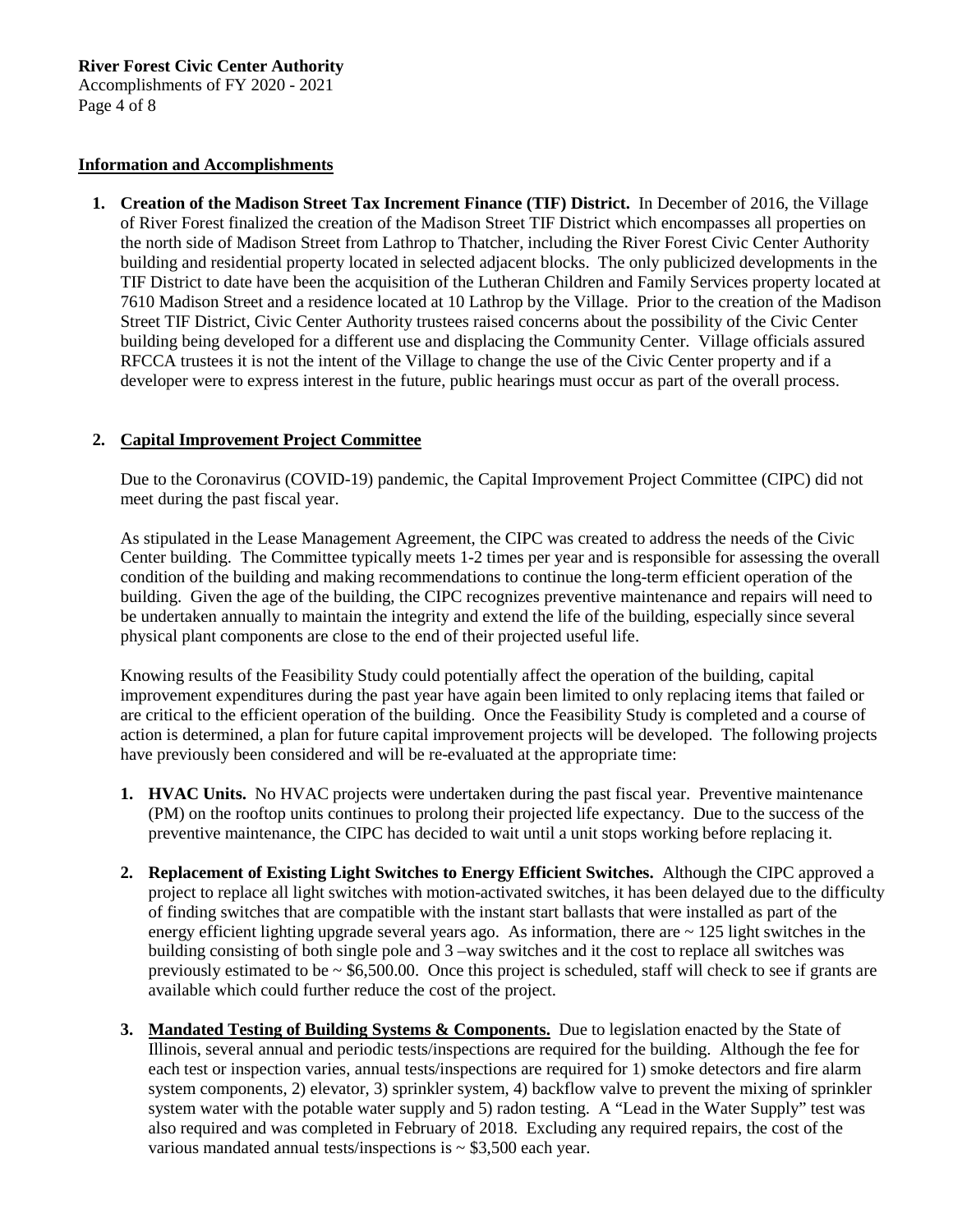**River Forest Civic Center Authority**

Accomplishments of FY 2020 - 2021 Page 5 of 8

## **3. Building Usage**

## **a) River Forest Community Center Programs**

As outlined in the Lease Management Agreement, the River Forest Community Center is the primary tenant in the Civic Center building and is responsible for maintaining the operations of the building. The Community Center offers a number of programs and services, including 1) a child care program licensed by the Illinois Department of Children & Family Services (DCFS), 2) a preschool program also licensed by DCFS, 3) various tot programs, 4) a variety of recreation and sports programs, 5) birthday parties, 6) select programs for seniors and 7) full and partial day summer camp programs for participants ages 3 – 12. The building is open seven days per week, typically from 7:00 am to 10:00 pm although hours of operation may vary according to scheduled activities in the building.

# **b) OPRFHS - Community Integrated Transitional Education (CITE) Program**

Due to the COVID-19 pandemic, OPRFHS suspended all of its classes in the building and went to a remote learning format from March 13, 2020 until February 8, 2021 before re-opening on a limited basis. The following is an overview of OPRFHS classes that are typically held in the building.

- **1. CITE I**. In 2008, the OPRFHS CITE I program which serves young adult students ages 18-22 with developmental disabilities, moved into the building as part of a Space Sharing Agreement with the Community Center. There is daily interaction between the participants and staff of the Community Center and OPRFHS which has helped strengthen the partnership between the agencies. Numerous comments have been received about the positive impact and benefit of the interaction between Community Center and OPRFHS program participants. Additionally, CITE I participants perform a number of tasks in the building on a daily basis, including assisting in classrooms, serving lunch, filling vending machines and cleaning various areas of the building.
- **2. CITE II**. In 2011, the CITE II program which serves higher functioning young adult students ages 18-22 with developmental disabilities, was moved from a separate off-site location into Room 201 on the second floor. Positive feedback has been received from staff and participants about the CITE II program although there is less interaction between students and RFCC staff on a daily basis since many CITE II students attend classes at local colleges or work outside of the building.
- **3) CITE III.** In 2017, the CITE III program which also serves higher functioning young adult students ages 18-22 with developmental disabilities, was moved to the 8020 Madison Street building. Much like the CITE II program, participants are often engaged in off-site activities although several students have undergone training to assist in the RFCC front office on a daily basis.

## **c) Opportunity Knocks**.

Due to the COVID-19 pandemic, Opportunity Knocks (OK) programs were closed from April until midsummer of 2020 when they re-opened on a limited basis in compliance with State mandated restrictions. The following is an overview of Opportunity Knocks' operations that typically occur during the year.

Opportunity Knocks currently has a five (5) year lease with the Community Center that went into effect June 1, 2016. Prior to the pandemic OK hired additional staff to meet the needs of their two businesses which were created to provide employment opportunities for some of their participants; a) Knock Out Pickles which supplies pickles to several local businesses and restaurants and b) a catering service which is available to the general public.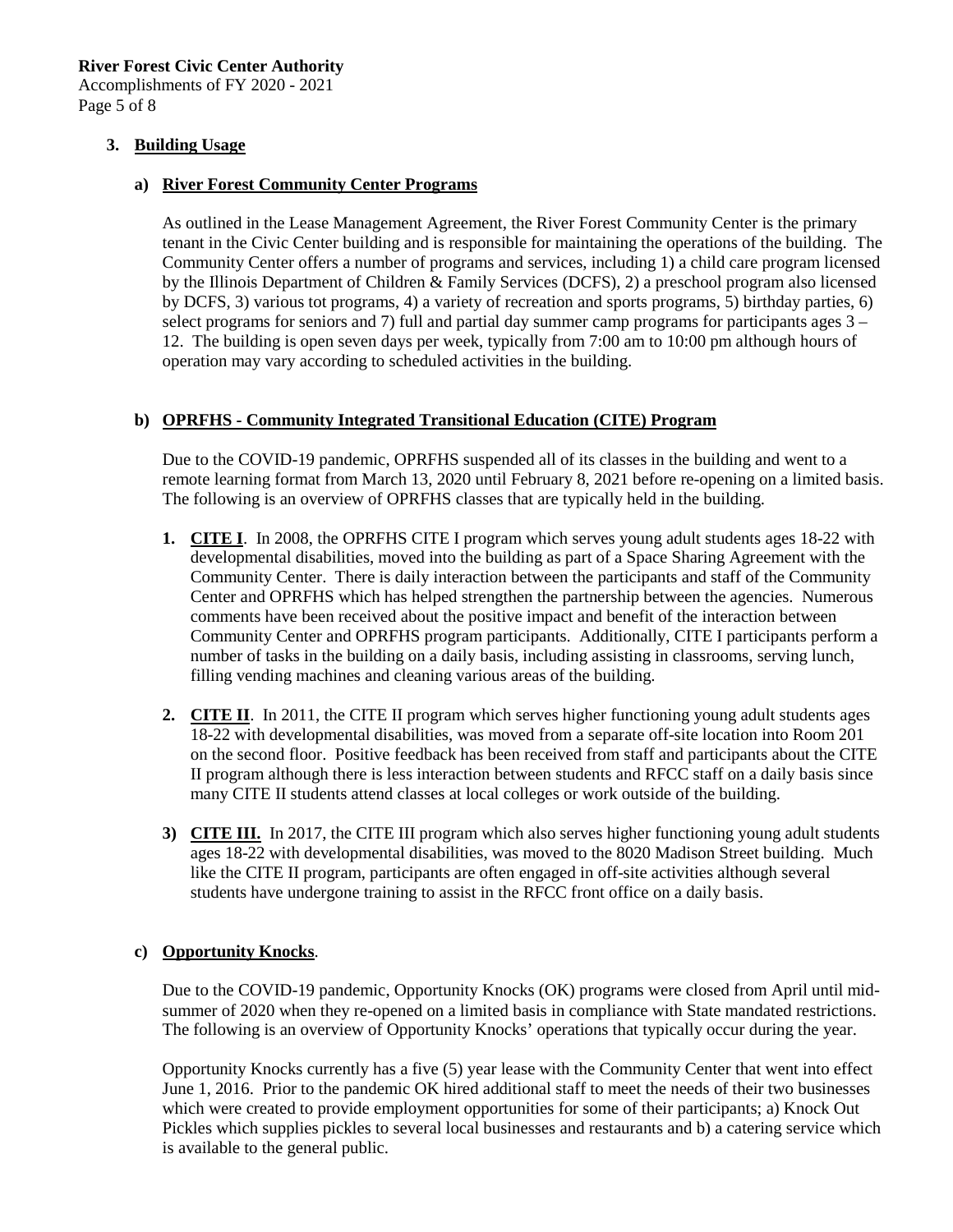Page 6 of 8

# **Building Usage (continued)**

# **c) Opportunity Knocks**

Opportunity Knocks is a local not for profit organization which provides programs and services for persons with developmental disabilities and celebrated its  $11<sup>th</sup>$  anniversary in February. OK provides an after school program which has 30-35 participants and meets three times/week on a year round basis. OK also offers a full day Life Shop program that meets three times/week and has ~10-12 participants attending each day. Both programs continue to gain exposure and generate positive feedback.

Similar to the OPRFHS CITE programs, there is daily interaction between the OK participants, Community Center participants and staff, and other building patrons which has resulted in substantial positive feedback. In addition to sharing resources throughout the year, Opportunity Knocks and the Community Center have also worked together on selected special events in order to increase program awareness and to strengthen the partnership between the agencies.

# **d) River Forest School District 90**

The Community Center and RF School District 90 renewed their partnership agreement for the D90 Blended Preschool program that accommodates 3-5 year old participants as mandated by the Illinois State Board of Education (ISBE). Blended Preschool participants attend classes at the Community Center and the program has been well received and generated positive feedback.

## **e) Special Events in the Building**

Due to the COVID-19 pandemic and mandated restrictions on group sizes, there were no special events held in the building during the past fiscal year. Prior to the pandemic, the following special events were typically held in the building during the year:

- **a. April** RFCC Week of the Young Child with daily events and activities
- b. **May** Celebrating Seniors week with various seminars and activities
- c. **July** RF Township Assessor/Cook County Assessor taxpayer outreach seminar
- d. **October** RFCC Halloween party attended by ~350 people
- e. **February** RFCC Daddy Daughter Dance attended by ~400 people
- f. **Monthly**  various Early Childhood Collaboration meetings and training sessions and Illinois Action for Children training seminars. The Community Center has been designated as one of the primary locations for conducting early childhood training in the Chicago area. As a result, the number of training sessions has increased substantially and multiple training sessions are typically being held in the building each month.
- g. **March** RF Township Assessor/Cook County Assessor taxpayer outreach seminar

# **f) Interior Building Improvements**

**Installation of Personal Protection Equipment (PPE).** As a result of the COVID-19 pandemic, modifications were made to the main entrance area to meet State mandated social distancing and personal safety requirements. Additionally, hand sanitizers were installed throughout the building in common areas, hallways and classrooms. New safety protocols included regularly scheduled cleanings and wipe-downs of surfaces, door handles and other points of contact. Masks were mandated for staff and program participants.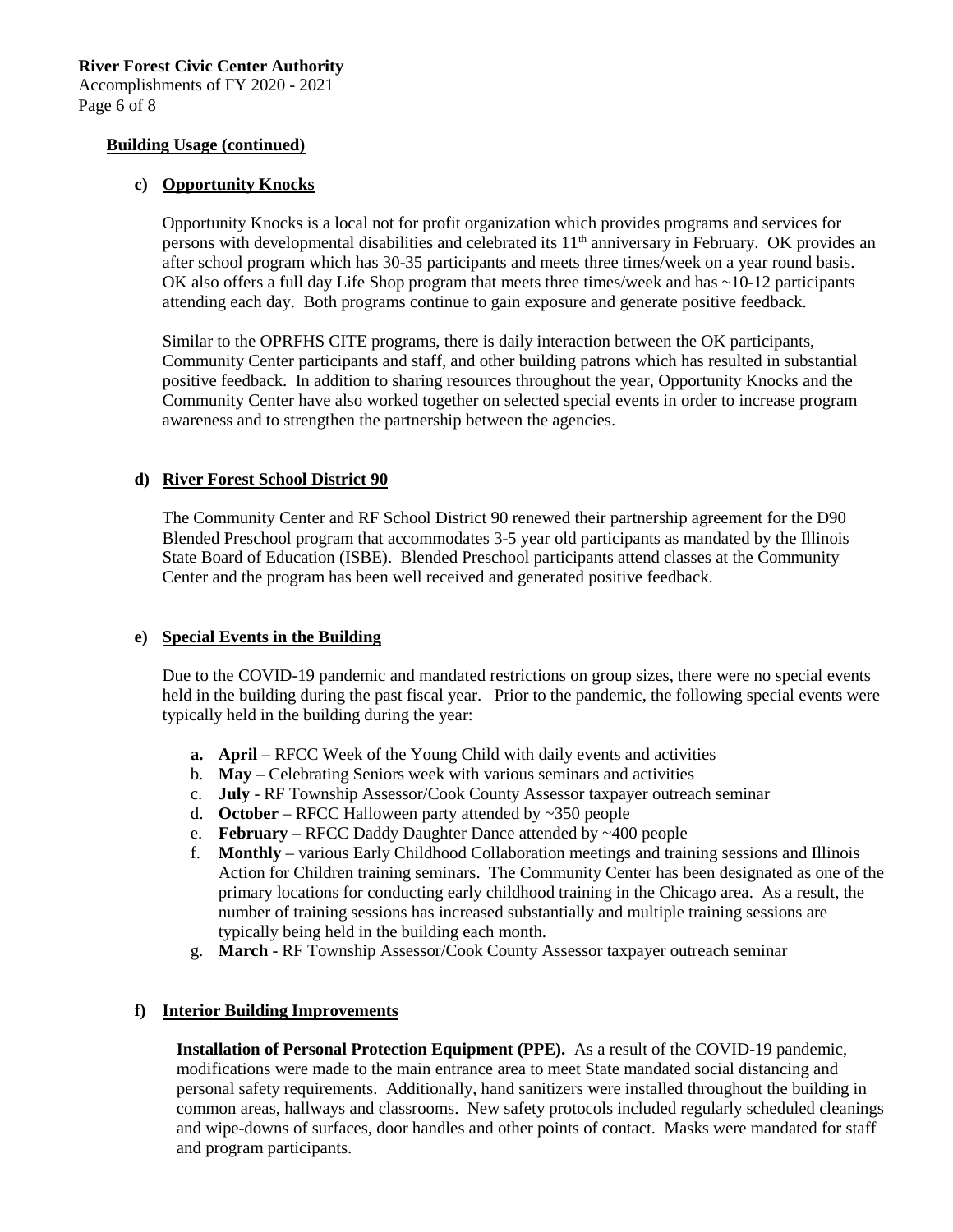#### **Building Usage (continued)**

#### **g) Exterior Building Projects/Improvements**

In light of COVID-19 and the ongoing Feasibility Study, no major exterior building projects or improvements were undertaken during the past fiscal year. Routine maintenance continued to be performed throughout the year to keep the exterior appearance in a presentable condition.

## **h) Previously Initiated Projects - FY 2020-2021 Updates**

#### **a) Replacement of the Flooring in Room 202**

The recommendation to replace the flooring in Room 202 was approved during the 2016 – 2017 fiscal year but has been deferred due to the precedence of other projects and, most recently, the Feasibility Study that is being undertaken. Room 202 is approximately 1250 square feet and has a laminate floor that is over 20 years old and showing significant signs of wear and tear. Since wall dividers and new window treatments were installed in the room in 2016 to accommodate additional programs offered by the Community Center and RF Township, the deteriorated condition of the floor is more noticeable. Overall, the laminate flooring has held up well and the recommendation is to replace the existing floor with another laminate floor product in a neutral color. The cost of this project was previously estimated to be  $\sim$  \$ 9,500.00 and includes the cost of tearing up and removing the old floor, prep work that may be needed and new flooring. As agreed when the project was initially approved, the cost of the project will be shared equally between the Community Center and the RFCCA Capital Improvement fund based on the mutual benefit to each agency.

## **b) Security System Upgrades**

In the fall of 2016, the security system in the building was upgraded and nine new digital cameras were added, three analog cameras were replaced with digital cameras and the DVR recorder was upgraded to accommodate the additional cameras and enable the system to record both digital and analog cameras on the same system. The recommendation to upgrade the security system was based on several factors including 1) increased building usage, 2) expectations of program participants, 3) advancements in technology and 4) the number of litigious actions which have occurred in general.

The RF Police Department previously performed a site inspection of the premises and acknowledged that many security measures are already in place at the building. However, the Police Department also emphasized no security system is foolproof nor will it be able to prevent all crime. Although very few crimes have occurred at the building throughout the years, the Police Department suggested additional security cameras would be helpful and could act as a deterrent to crime. It is anticipated the cost of this project will be shared equally between the Community Center and the Capital Improvement Fund based on the mutual benefit to both agencies.

## **c) Building Signage**

With the completion of the first floor building renovations and reconfiguration of the front entrance and office areas, improvements to the interior signage have been discussed with the various occupants in the building, including the Township and Assessor, Opportunity Knocks, OPRFHS, etc. Although discussions have been held about developing a coordinated signage plan throughout the building, this project has been deferred multiple times due to other priorities. Most importantly, while coordinated signage would be a welcome improvement, the primary reason this project has been deferred is because there is existing functional signage throughout the building.